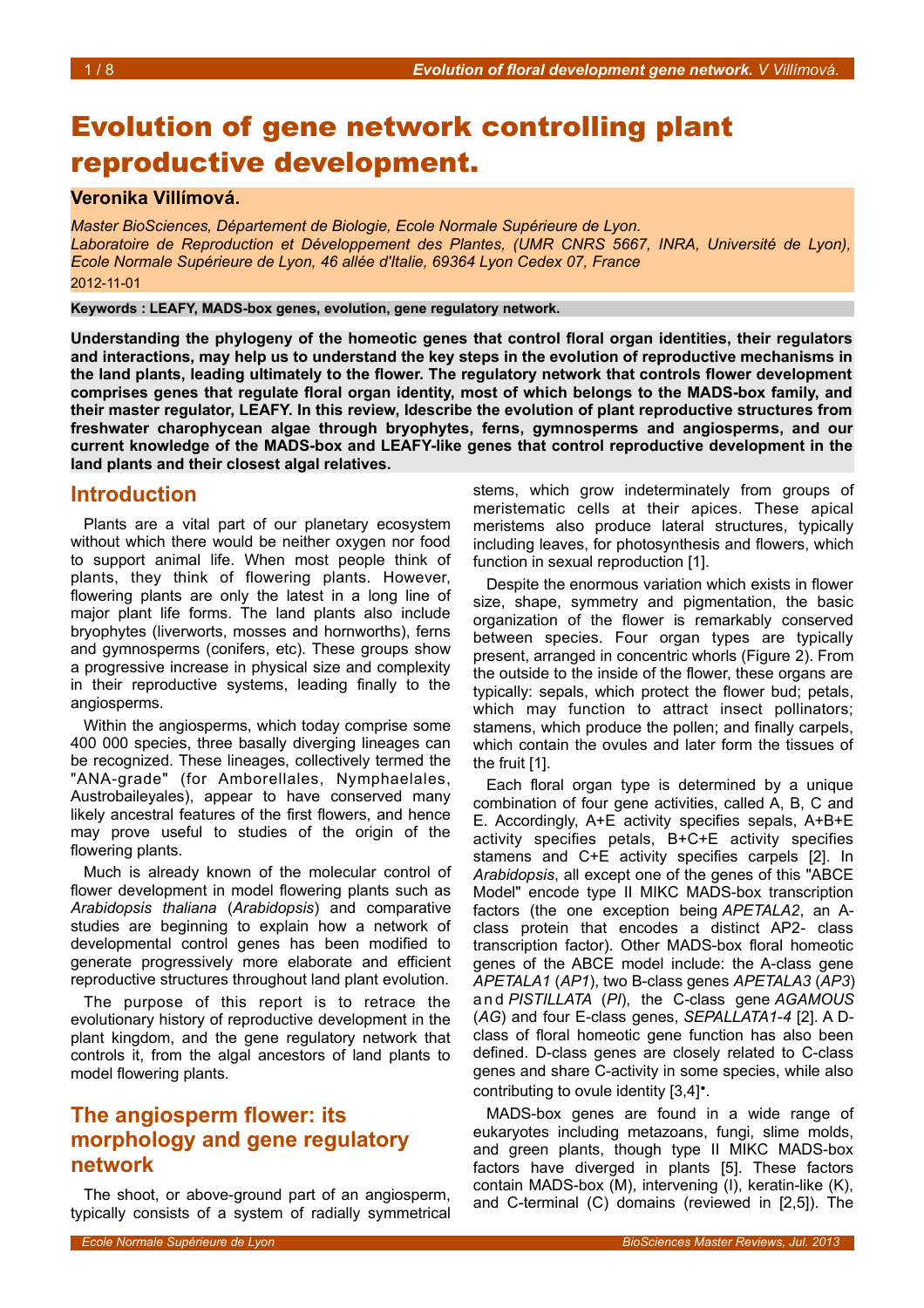

**Figure 1. Schematic representation of a typical angiosperm flower containing organs arranged in concentrated whorls.** *Ca* – carpels, *St* – stamens, *Pe* – petals, *Se* – sepals.

<span id="page-1-1"></span>MADS-box domain is responsible for binding to "CArG" motifs in DNA, while the I- and K-domains function in homo- and/or heterodimer formation. Floral homeotic MADS-box proteins are believed to bind to pairs "CArG" motifs. Such binding involves the formation of tetramers of MADS-box proteins, which takes place through interactions involving their C-terminal domains [2]. Accordingly, in *Arabidopsis*, the four types of floral organs are specified by tetramers of different compositions of A, B, C and E proteins, yielding the "Floral quartet model" [2].



<span id="page-1-0"></span>**Figure 2. The gene regulatory network controlling flower development in** *Arabidopsis***.** The arrows represent direct inductions. Main regulator: LFY – LEAFY, cofactors: UFO – UNUSUAL FLORAL ORGANS and WUS – WUSCHEL, Aclass gene: *AP1* – *APETALA1*, B-class genes: *AP3* – *APETALA3* and *PI* – *PISTILLATA*, C-class gene: *AG* – *AGAMOUS*, E-class gene: *SEP* – *SEPALLATA*.

In *Arabidopsis*, flowering is initiated by a combination

of environmental and endogenous signals, which result in the transition of the shoot apical meristem which produces leaves at its flanks, to an inflorescence meristem, which produces floral meristems at its flanks [6]. LEAFY (LFY) is the key regulator of patterning in the floral meristem. This gene encodes a transcription factor that acts as a master controller by activating the genes of the "ABCE model" in the appropriate regions of the floral meristem [6–9], as shown in Figure [3.](#page-4-0) Moreover, AP1 can activate LFY, PI induces *AP3* expression and vice versa (reviewed in [10]) and Aand C-class proteins negatively regulate each other, which explains why no floral whorl contains both A- and C-activity (for reviews of "ABCE model" see [5,10]). To generate correct floral patterning, LFY requires the cofactors UNUSUAL FLORAL ORGANS (UFO), which is necessary for *AP3* induction in the second and third whorls [11] and WUSCHEL (WUS), which results in *AG* expression in the third and fourth whorls [10]. *SEP* genes are also direct targets of LFY, and the proteins they encode are present in the MADS-box tetramers that specify all floral organ types [2,12].

## **Evolution of plant reproduction: from green algae to flowers**

Plant life began in water and to colonize the terrestrial environment, plants had to adapt to much dryer conditions. These adaptations affected not only the morphology and physiology of their vegetative organs, but also the processes and organs of reproduction.

The closest relatives of the land plants are charophycean freshwater green algae [13]. In these algae, male gametes produced in antheridia are free to migrate through the aquatic milieu to fertilize female gametes produced in oogonia [13,14]. The life cycle of charophyceans is haplobiontic, in which the zygote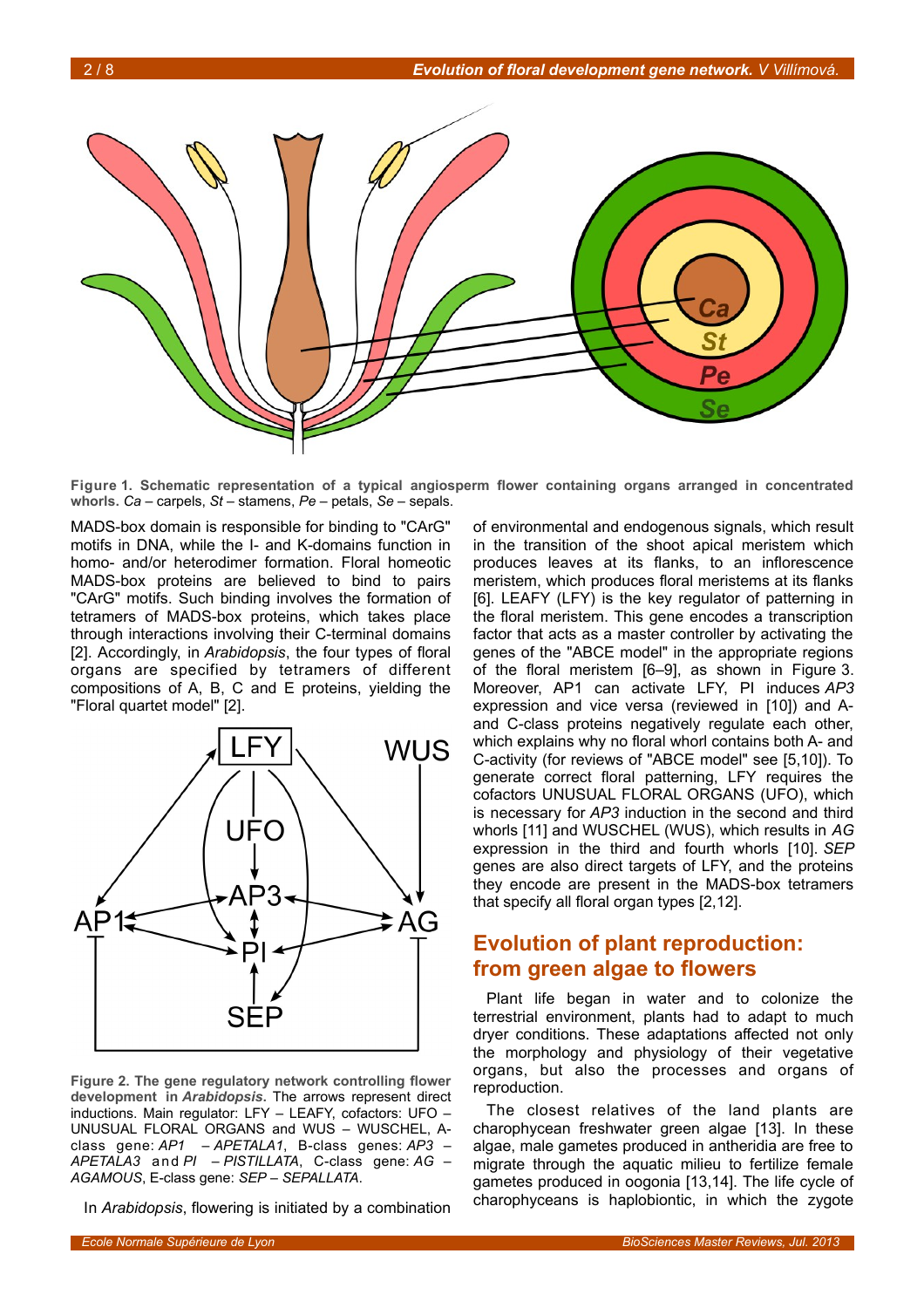represents the only diploid cell during the life cycle [1].

Even if bryophytes were the first plants to colonize the land and their diploid sporophyte produces a single type of dessication-resistant haploid spore, their reproduction is still dependant on the water. Haploid gametes are produced in antheridia and archegonia on the gametophyte and fuse only in amoist environment to form adiploid zygote which undergoes mitosis. All land plants are characterized by an alternation of two life forms: a haploid gametophyte generation that produces gametes, and adiploid sporophyte generation growing from an embryo, that produces spores. The spore, first present in bryophytes, was a key novelty for reproduction in the relatively dry terrestrial environment, because it is easily dispersed, allowing the bryophytes to colonize the land surface [1].

Water dependance of the gametophyte persists in lycophytes and ferns which evolved after the bryophytes. The sporophyte generation became dominant and continues to develop from a zygote produced in the tissues of the gametophyte. The sporophyte produces spores as a means of dissemination and resistance to dessication. Haploid spores are produced in the sporangia on the abaxial (under) side of reproductive leaves. Moreover, two extant genera of lycophytes and a few leptosporangiate ferns are characterized by heterospory. These plants produce two types of spores: male microspores and female megaspores, in respective micro- and megasporangia, which develop into microgametophytes with antheridia and megagametophytes with archegonia. Heterospory persists also in further emerging lineages of land plants, because it promotes outcrossing which results in the long- term evolutionary advantage of better gene-flow within populations [1].

Vascular systems, firstly evolved in lycophytes, promoted an extensive growth of the sporophyte generation and its independance of the gametophyte in subsequent lineages of land plants which grow in relatively dry environment. In contrast, the tiny haploid gametophyte became dependant on the dominant diploid sporophyte. Seeds, which appeared in the first seed plants, contains an embryo sporophyte, enclosed in tissues of the previous sporophyte generation to protect it from dessication. Two main clades of plants can be distinguished in seed plants: the gymnosperms which have naked ovules and seeds, and the angiosperms, in which the ovules are formed within a closed structure, termed the carpel.

In gymnosperms, the female and male gametophytes develop individualy inside the ovules and microsporangia, respectively. The female gametophyte situated in the megasporangium or nucellus is surrounded by one protective integument, or seedcoat. These three parts make up the ovule. Each ovule is typically located on an ovuliferous scale and subtended by a bract, creating a megasporophyll. The megasporophylls are typically circularly attached on the seed cone axis. The male gametophyte is contained within each pollen grain, and is composed of two or three nuclei: one vegetative and one or two generative

developing to sperm cells. After pollination and fertilization, a seed develops on megasporophylls of the seed cone until its dissemination [1]. Gnetales, a group of extant gymnosperms possess morphologically similar reproductive structures as angiosperms, but they evolved in parallel with the flower of flowering plants [15].

The angiosperm flower appears to have evolved from the seed and pollen cone structures. In general, angiosperm flowers contain both male and female organs. Thus, the gene regulatory network controlling flower development had to change significantly from the gymnosperm network controlling the development of separate unisexual structures.

Angiosperms are the most recent group of extant land plants to appear. The "ABCE model" of floral organ identity was based mainly on studies of *Arabidopsis* and *Antirhinnum majus*, which have a relatively advanced and conserved floral structure. In contrast, angiosperms from the early-diverging "ANAgrade" typically display a simpler and less uniform flower structure and various different taxa exhibite: an undifferentiated perianth composed of tepals, a welldifferentiated perianth composed of sepals and petals, or no perianth [1]. By investigating the gene network that controls reproductive development in all groups of land plants and their closest aquatic relatives, we can identify the molecular changes that finally led to the evolution of flower.

## **LEAFY evolution**

LEAFY (LFY) protein is a regulator integrating the environmental and autonomous signals that lead to flowering [16]. Until now, no LFY homologue has been found in freshwater charophycean algae, similar to the ancestors of the land plants. In the moss *Physcomitrella patens*, two LFY-like genes have been identified. The LFY-like gene products are important for the first cell division of the zygote and may regulate the expression of genes responsible for zygote development [17]•. However, none of the targets of LFY in *Arabidopsis* respond to LFY-like proteins from *P. patens* in transgenic *Arabidopsis* plants [18]••. Therefore, two hypothetic scenarios can be considered for the functional evolution of LFY among the land plants. In the first scenario, LFY might control similar or slightly different gene network in non-flowering and flowering plants. In this case, co-evolution of cis-acting motifs in target genes and of DNA-binding specificity in LFY would result in the inability of bryophyte LFY to regulate angiosperm targets, and vice versa. Alternatively, there might have been a complete change of LFY function between non-flowering and flowering plants in which a change in biochemical activity recruited new LFY targets [18]••.

The expression pattern of two *LFY* homologues, which were identified in the fern model *Ceratopteris richardii*, supports the hypothesis of progressive evolution of a gene network controlling reproductive development, with LFY-like protein as a main regulator. The *LFY*-like genes are expressed in tissues including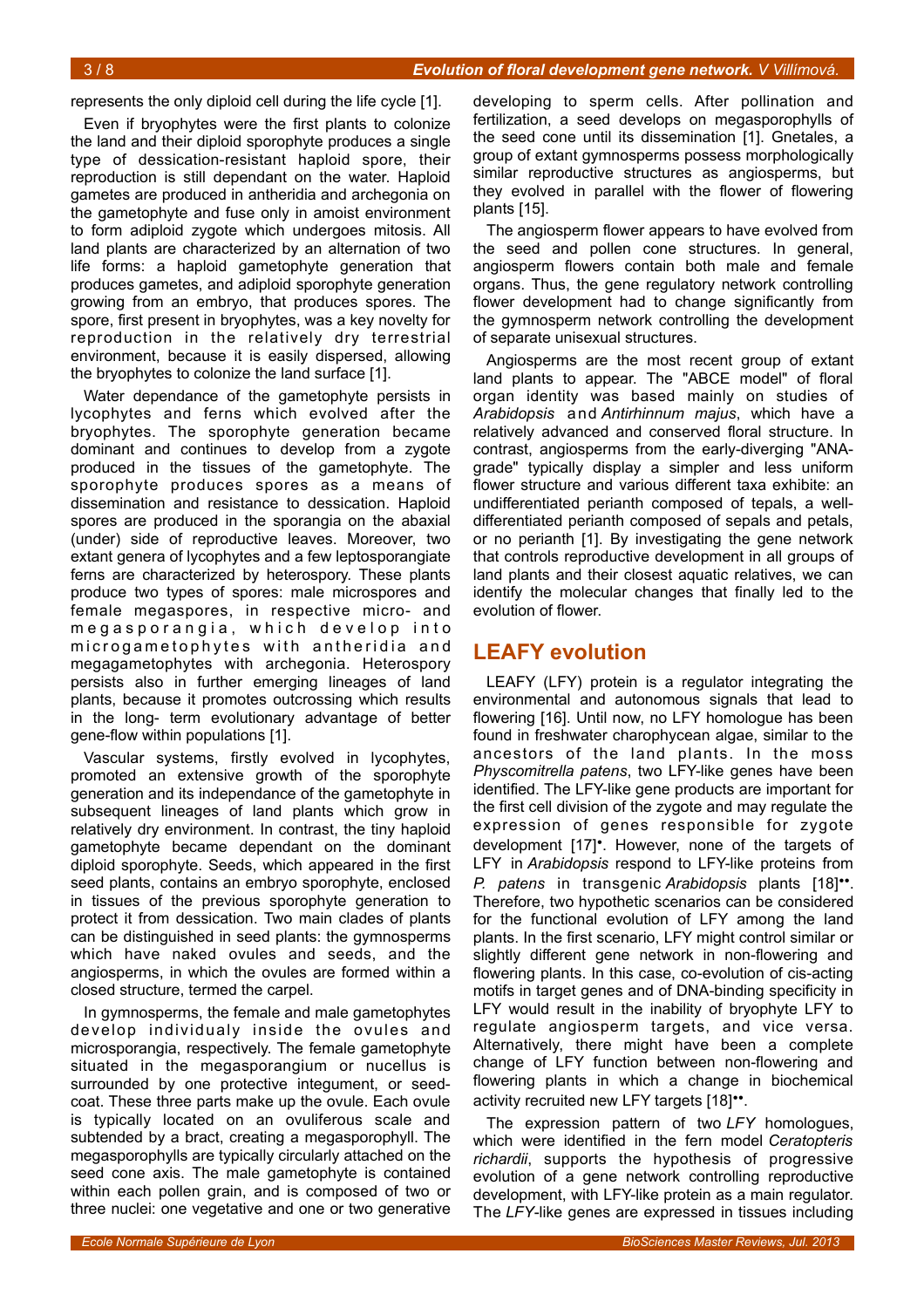shoot tips and circinate reproductive leaves [19]<sup>•</sup>. However, no *Arabidopsis* floral homeotic gene can be induced by fern LFY-like proteins in transgenic *Arabidopsis* plants. Thus, we have to consider the possibility that LFY targets in *C. richardii* might be considerably different from those of *Arabidopsis* [18]••.

T h e *LFY*-like gene duplicated before the gymnosperm and angiosperm divergence (Figure [1\)](#page-1-1). In gymnosperms, LFY-like proteins induces the floral homeotic gene homologs [18]<sup>••</sup>, but the function of each duplicate slightly differs. The first identified gymnosperm *LFY*-like gene was *NEEDLY* (*NLY*) from *Pinus radiata*. After the transition to the reproductive phase, *NLY*'s expression pattern and regulatory network is very similar to that of angiosperm *LFY*. However, early *NLY* expression in reproductive structures occurs mostly in female structures [20]. The second *LFY*-like gene in *P. radiata* is expressed similarly in both female and male cones. Thus, the presence of two *LFY*-like paralogues in conifers might separate reproductive determination of individual male and female reproductive organs [21]. Angiosperm LFY is a transcription factor with a proline-rich domain at its amino terminus and an acidic region in the middle part of the protein. Surprisingly, gymnosperm LFY-like protein lacks these domains. The absence of these domains might be a cause of evolutionary changes that took place after the divergence of the angiosperm and gymnosperm lineages [20].

## **Gene duplications in the MADS-box family correlate with growing complexity in reproductive anatomy in the land plants**

Only one MADS-box gene containing M-, I-, K-and Cdomains has been found and characterized in each of the investigated charophycean green algae. In these algae, MADS-box gene expression occurs during gametangium differentiation and decreases after fertilization. Thus, MADS-box genes are associated with reprodutive development even in the closest external relatives of the land plants [22]•. The presence of a keratin-like (K) domain in algal MADS-box proteins, which is responsible for the dimerization in *Arabidopsis*, suggests that MADS-box proteins had been recruited to form dimers or quaternary complexes before the origin of the land plants (Figure [1\)](#page-1-1).

In contrast to the situation in charophycean algae, MADS-box genes are abundantly present in all land plants, including those in flowering plants that specify floral organ identities. The common ancestor of vascular plants and mosses possessed at least two types of MADS-box gene, so the type II MIKC MADSbox gene duplication must have occured before the separation of mosses and vascular plants, more than 450 MYA [23]•.

MADS-box genes described in the moss model *P. patens* [23]• possess a putative promoter region. This region seems to be controlled not only by M-domain

proteins, because they contain putative "CArG" motifs [24], known to bind M-domain proteins, but also by LFY-like proteins because of its consensus LFY-like protein binding site (CCANTG) [9]. Thus, the MADSbox genes in mosses might be involved in complex gene regulatory networks similar to those in flowering plants [23]•.

From the fern model *C. richardii* five MADS-box genes from three subfamilies were cloned. They are expressed in the meristematic regions and primordia of sporophyte shoots and roots, as well as in reproductive leaves and sporangial initials. The lack of organspecific expression of MADS-box genes in fern reproductive structures, resembling that of floral homeotic genes in flowering plants, may indicate that the restriction of MADS-box gene expression to specific reproductive organs took place later in the evolution of MADS box genes [25]. The undifferentiated expression of fern MADS-box genes might also be related to the fact that ferns have simpler reproductive organs than seed plants. Thus, the evolution of MADS-box genes expression may result from the evolution of genes regulating MADS-box genes (eg. LFY) [19]•. Moreover, *Arabidopsis* MADSbox genes from the B- and C-classes have some conserved motifs of amino acid residues which had been found also in fern MADS-box genes (reviewed in [26]). Thus, we can suggest that ferns have orthologs of angiosperm B- and C-class genes which might be associated with the evolution of heterospory that is the forerunner of male and female reproductive organs in seed plants.

The direct induction of MADS-box genes by LFY-like protein well-known in seed plants has been established to have originated after the divergence of ferns from seed plants lineage and before the divergence of gymnosperms and angiosperms [19]•. Since *LFY*-like genes induce floral homeotic gene homologs in seed plants, the induction of MADS-box genes by a *LFY*-like gene might be a key event in the evolution of floral homeotic genes from generally expressed MADS-box genes [19]•. An ancient "BC system" was already established in the most recent common ancestor of extant gymnosperms and angiosperms about 300MYA [27]. Gymnosperm B- and C-class genes have similar functions to their angiosperms orthologs. The expression of B- and C-class genes together specifies the identity of pollen- bearing organs [28] and the Cclass gene expression alone specifies seed-cone development [29].

However, any ortholog of the SEP and A-class genes required for floral organ and meristem identity determination has not been detected in gymnosperms [30,31]. In contrast, *AGL6*-like genes, which are similar to the SEP1-4-like genes, has been characterized in gymnosperms. Gymnosperm AGL6-like expression is similar to that of angiosperm *SEP1-4* genes in reproductive organs: it overlaps the expression of B- a C-class genes [32,34]. Thus the common ancestor of *AGL6*-like and *SEP*-like genes might have had a function in floral-like organ determination [33] and in the synchronisation of B- and C-class gene expression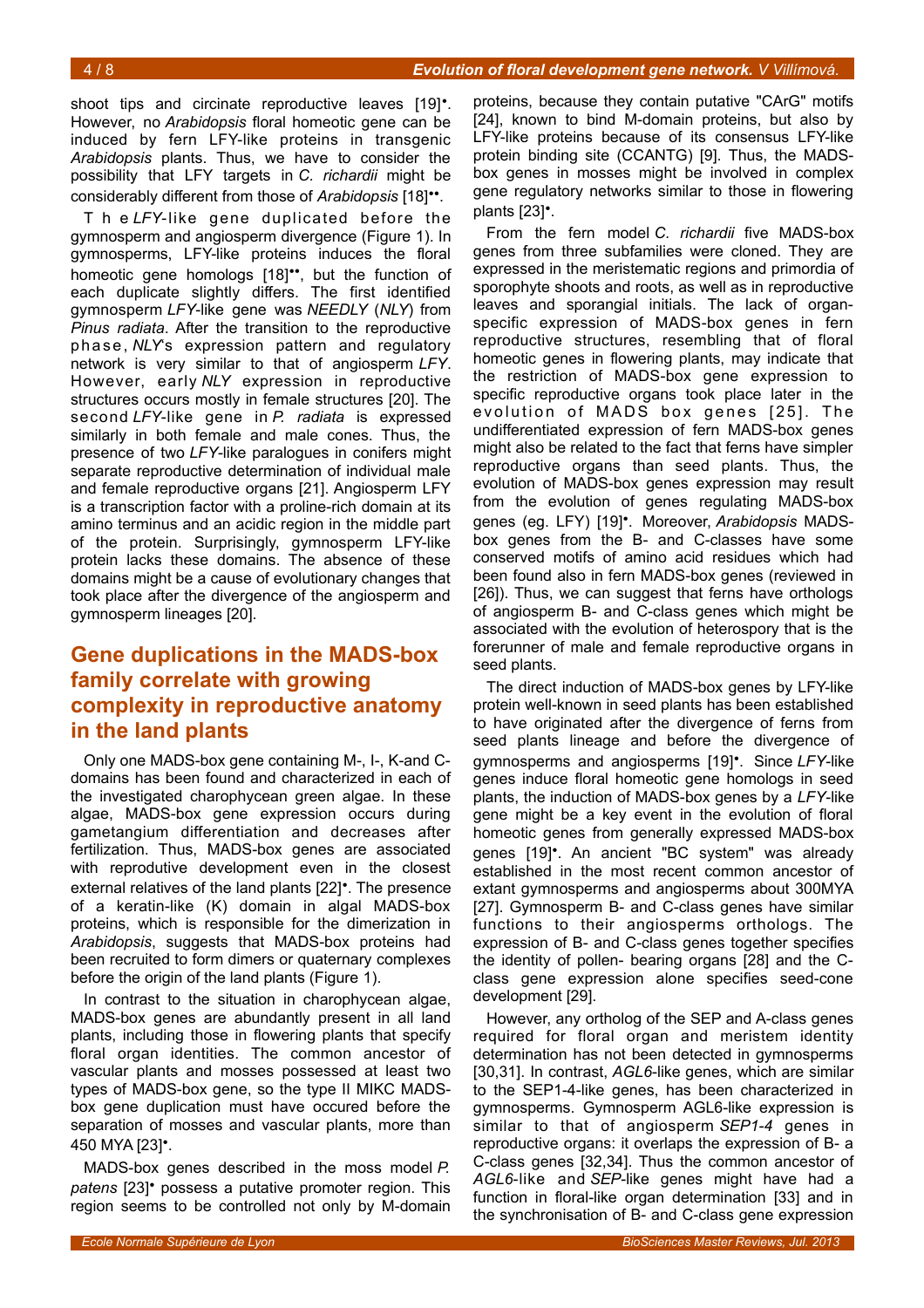

<span id="page-4-0"></span>**Figure 3. Evolution of the gene regulatory network controlling plant reproduction. (A)** Appearance, a major duplication and a loss of *LEAFY*-like genes. **(B)** Major duplications of MADS-box family genes. A – A-class genes: eg *AP1* – *APETALA1*; B – B-class genes: eg *AP3* – *APETALA3* and *PI* – *PISTILLATA*; C – C-class genes: eg *AG* – *AGAMOUS*; D – D-class genes: eg *STK* – *SEEDSTICK*; E – E-class genes: *SEP1-4* – *SEPALLATA1-4* and *AGL6* – *AGAMOUS LIKE 6*. **(C)** Possible dimerization and tetramer formation in algae, bryophytes and ferns. Formation of quaternary complexes specifying male and female reproductive organs in gymnosperms and reproductive organ identities in angiosperms, *Se* – sepals, *Pe* – petals, *St* – stamens, *Ca* – carpels.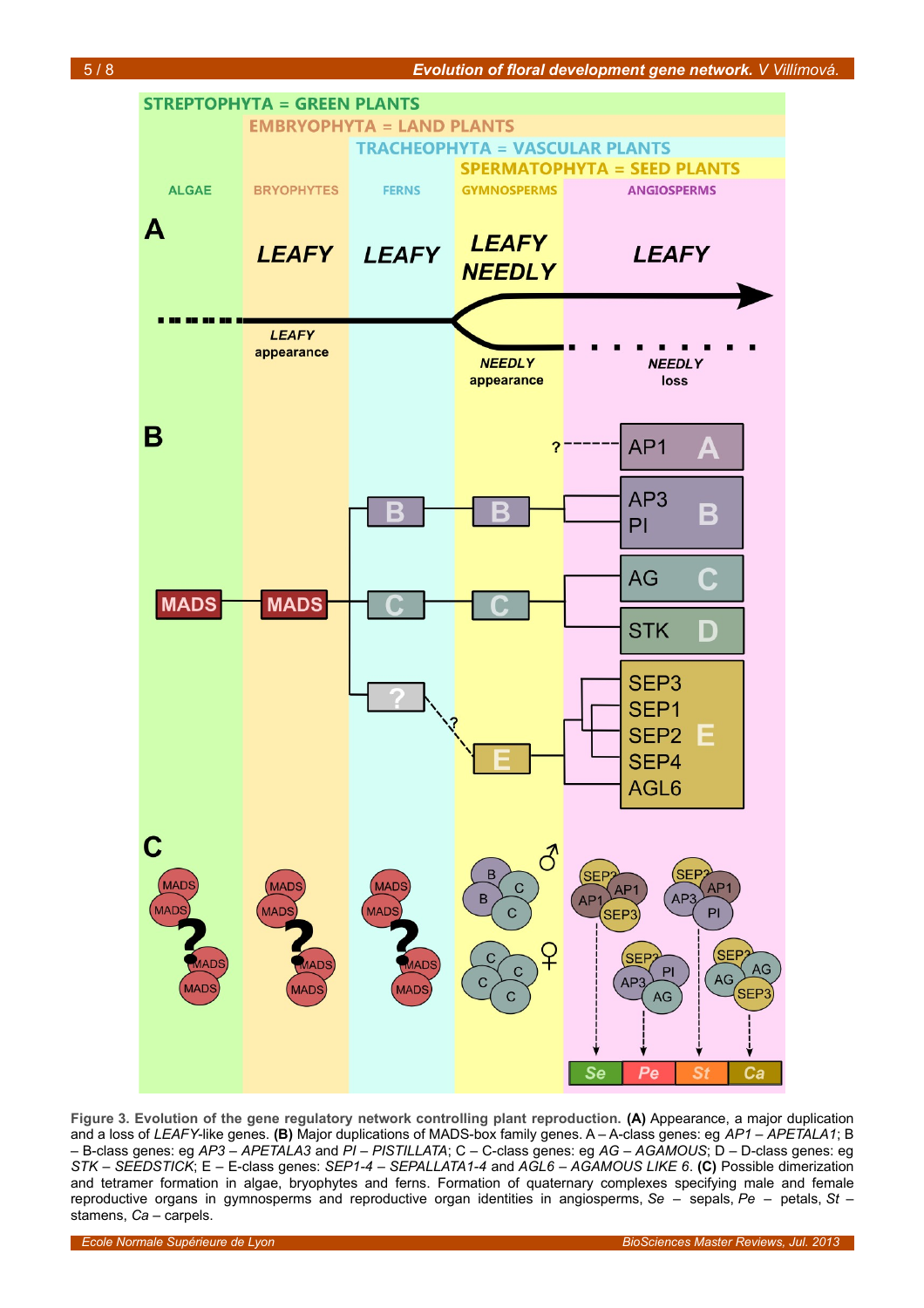for the determination of male and female organ identity [34].

In Gnetophyta, a group of gymnosperms whose reproductive structures superficially ressemble those of the flowering plants, the mechanism for the determination of reproductive organ identity operates similarly to that in flowering plants. *In vitro*, Gnetophyta orthologs of B-class and C-class proteins together, or C-class proteins alone, can loop DNA in tetramers similar to the angiosperm floral quartet complexes. *In vitro*, these Gnetum MADS-box proteins do not require other factors such as E-class floral homeotic proteins to "glue" them together in multimeric complexes, suggesting that the evolutionary origin of floral quartet formation might not depend on E-class proteins [35]<sup>\*\*</sup>. However, the situation might be different *in vivo*.

In contrast to the gymnosperm clade, basal "ANAgrade" angiosperms possess homologs of all MADSbox gene A-, B-, C-, D- and E-classes. The majority of theses genes are expressed in the floral organs of "ANA-grade" angiosperms similarly to their *Arabidopsis* orthologues. For example, in basal angiosperms *AP3* and *PI* homologs are expressed in tepals and stamens, while *AG* homologs are expressed in stamens and carpels. *SEP3* homologs in basal angiosperms are expressed in all floral organs similarly to *SEP3* in *Arabidopsis*, suggesting this gene to perform similar functions throughout the angiosperm clade. However, some floral identity genes have additional expression domains in "ANA-grade". For example, expression of t h e *AG* a n d *PI* homologs mentioned above was detected also in the carpels, and that of *AG* homologs in the perianth, of some basal angiosperm taxa. Furthermore, homologs of the A-class gene *AP1* show strong expression throughout all floral organs in "ANAgrade" angiosperms. Thus, the expression pattern of these genes has a conserved component as well as a broader component, compared to the "ABCE model" [36].

## **Conclusion**

MADS-box genes are associated with the development of reproductive structures within all clades of extant land plants and their freshwater algal relatives. Their extensive duplication and subsequent specification led to the growing complexity of the reproductive structures. MADS-box genes duplicated several times and each duplicate specified its function in different parts of the reproductive meristem to assure the development of different reproductive organs. LFY, as the master regulator of floral homeotic MADS-box genes in angiosperm regulatory network, did not duplicate very much. *LFY* gene is present only in one or two copies. Thus, *LFY* may evolved by progressive changes in its DNA sequence together with changes in its biochemical activity. The presence of putative LFYbinding domain in the promoter region of some bryophyte MADS-box genes and the hypothesis of the possible LFY/MADS-box gene co-evolution might lead to a discovery of new LFY targets from ferns or bryophytes that would might be orthologs of the

angiosperms ABCE genes. Moreover, by investigating the ancestors of proteins from "ABCE model" we could clarify the origin of higher order complexes from "Floral quartet model" and prove or disprove that gymnosperm E-class protein AGL6 functions similarly as *Arabidopsis* SEP to "glue" the floral homeotic gene products homologs together.

## **References and recommended reading**

Papers of particular interest have been highlighted as:

- of special interest
- ●● of outstanding interest
- 1. Bold HC, Alexopoulos CJ, Delevoryas T: **Morphology of Plants and Fungi.** *Harper International Edition*; 1980.
- 2. Theissen G: **Development of floral organ identity: stories from the MADS house.** *Current opinion in plant biology* 2001, **4**:75-85.
- 3. Favaro R, Pinyopich A, Battaglia R, Kooiker M, Borghi L, Ditta G, Yanofsky MF, Kater MM, Colombo L: **MADS-Box Protein Complexes Control Carpel and Ovule Development in** *Arabidopsis***.** *The Plant cell* 2003, **15**:2603-2611.
- 4. Pinyopich A, Ditta GS, Savidge B, Liljegren SJ, Baumann E, Wisman E, Yanofsky MF: **Assessing the redundancy of MADS-box genes during carpel and ovule development.** *Nature* 2003, **424**:85-8.
- Author showed the existence of AG-independent carpeldevelopment pathway which converts sepals to carpeloid organs even in the *ag* mutant, leading to the establishment of D-class genes specifying carpels and ovules development.
- 5. Theissen G, Becker a, Di Rosa a, Kanno a, Kim JT, Münster T, Winter KU, Saedler H: **A short history of MADS-box genes in plants.** *Plant molecular biology* 2000, **42**:115- 49.
- 6. Sablowski R: Flowering and determinacy in *Arabidopsis***.** *Journal of experimental botany* 2007, **58**:899-907.
- 7. Parcy F, Nilsson O, Busch MA, Lee I, Weigel D: **A genetic framework for floral patterning.** October 1998, **395**:561-566.
- 8. Wagner D, Sablowski RW, Meyerowitz EM: **Transcriptional Activation of A***PETALA1* **by LEAFY.** *Science* 1999, **285**:582-584.
- 9. Busch MA, Bomblies K, Weigel D: **Activation of a Floral Homeotic Gene in** *Arabidopsis***.** *Science* 1999, **285**:585-587.
- 10. Alvarez-Buylla ER, Azpeitia E, Barrio R, Benítez M, Padilla-Longoria P: **From ABC genes to regulatory networks, epigenetic landscapes and flower morphogenesis: Making biological sense of theoretical approaches.** *S e m i n a r s i n c e l l & developmental biology* 2010, **21**:108-17.
- 11. Chae E, Tan QK-G, Hill T a, Irish VF: **An** *Arabidopsis* **Fbox protein acts as a transcriptional co-factor to regulate floral development.** *Development* 2008, **135**:1235-45.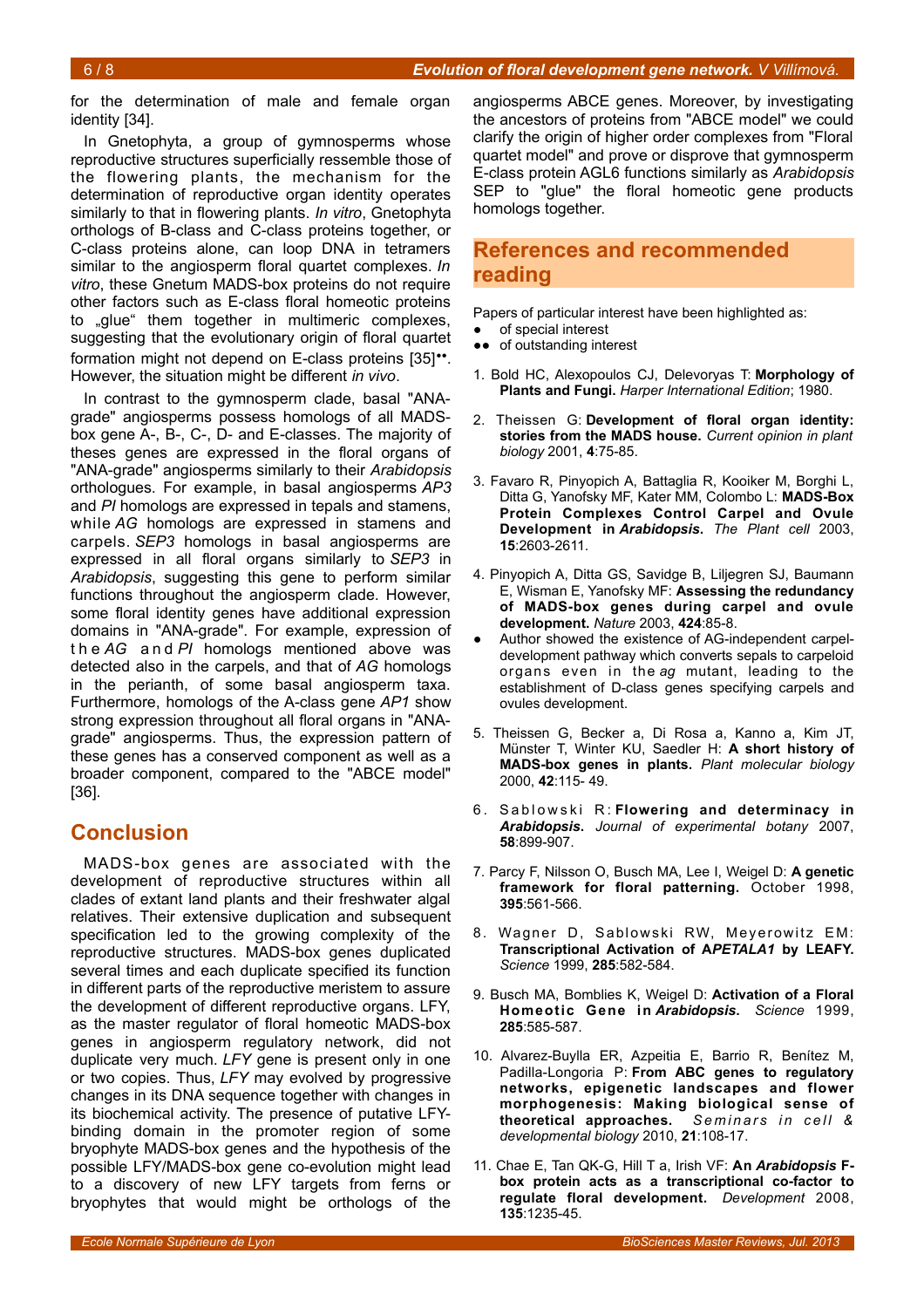#### 7 / 8 *Evolution of floral development gene network. V Villimová.*

- 12. Ditta G, Pinyopich A, Robles P, Pelaz S, Yanofsky MF: **The** *SEP4* **Gene of** *Arabidopsis thaliana* **Functions in Floral Organ and Meristem Identity.** *Current Biology* 2004, **14**:1935-1940.
- 13. Lewis LA, McCourt RM: **Green algae and the origin of land plants.** *American Journal of Botany* 2004, **91**:1535- 56.
- 14. Niklas KJ, Kutschera U: **The evolution of the land plant life cycle.** *The New phytologist* 2010, **185**:27-41.
- 15. Shindo S, Ito M, Ueda K, Kato M, Hasebe M: **Characterization of MADS genes in the gymnosperm** *Gnetum parvifolium* **and its implication on the evolution of reproductive organs in seed plants.** *Evolution & development* 1999, **1**:180-90.
- 16. Parcy F: **Flowering: a time for integration.** *The International journal of developmental biology* 2005, **49**:585-93.
- 17. Tanahashi T, Sumikawa N, Kato M, Hasebe M: **Diversification of gene function: homologs of the floral regulator FLO/LFY control the first zygotic cell** division in the moss *Physcomitrella patens*. *Development* 2005, **132**:1727-36.
- These study describes the function of **FLO/LFY** homologs in the moss model *Physcomitrella patens* which significantly differs from the *LFY*-like genes function in angiosperms.
- 18. Maizel A, Busch M a, Tanahashi T, Perkovic J, Kato M, Hasebe M, Weigel D: **The floral regulator LEAFY evolves by substitutions in the DNA binding domain.** *Science* 2005, **308**:260-3.
- This paper showed that *Arabidopsis* LEAFY protein do induce no MADS-box genes controlling reproductive development in mosses or ferns and very small number in gymnosperms. Moreover, *LEAFY*-like homologs from mosses or ferns are less active in *Arabidopsis* transgenic assays suggesting the progressive evolution of LFY and its targets or complete change of LFY function between basal taxa and flowering plants.
- 19. Himi S, Sano R, Nishiyama T, Tanahashi T, Kato M, Ueda K, Hasebe M: **Evolution of MADS-box gene induction b y** *FLO/LFY* **genes.** *Journal of molecular evolution* 2001, **53**:387-93.
- The authors demonstrated the duplication and subsequent loss of *FLO/LFY* homologs during vascular plants evolution and the expression pattern of the *Ceratopteris richardii LFY*-like gene suggesting that MADS-box genes are not induced by LFY-like protein at the stage of ferns.
- 20. Mouradov A, Glassick T, Hamdorf B, Murphy L, Fowler B, Marla S, Teasdale RD: *NEEDLY***, a Pinus radiata ortholog of** *FLORICAULA/LEAFY* **genes, expressed in both reproductive and vegetative meristems.** *Proceedings of the National Academy of Sciences of the United States of America* 1998, **95**:6537-42.
- 21. Mellerowicz EJ, Horgan K, Walden A, Coker A, Walter C: *PRFLL* **- a Pinus radiata homologue of** *FLORICAULA* **a n d** *LEAFY* **is expressed in buds containing vegetative shoot and undifferentiated male cone primordia.** *Planta* 1998, **206**:619-29.
- 22. Tanabe Y, Hasebe M, Sekimoto H, Nishiyama T, Kitani M, Henschel K, Münster T, Theissen G, Nozaki H, Ito M: **Characterization of MADS-box genes in**

**charophycean green algae and its implication for the evolution of MADS-box genes.** *Proceedings of the National Academy of Sciences of the United States of America* 2005, **102**:2436-2441.

- These study describes MADS-box genes and their expression pattern in charophycean algae suggesting the implication of MADS-box genes in the reproductive development already in the closest relatives of land plants.
- 23. Henschel K, Kofuji R, Hasebe M, Saedler H, Münster T, Theissen G: **Two ancient classes of MIKC-type MADSbox genes are present in the moss** *Physcomitrella patens***.** *Molecular biology and evolution* 2002, **19**:801- 14.
- The authors characterized seven MADS-box genes from the moss model *Physcomitrella patens* and showed that the common ancestor of bryophytes and other vascular plants had at least two copies of MADS-box gene which evolved to MIKCc- and MIKC\*-type of MADS-box genes.
- 24. Schwarz-Sommer Z, Hue I, Huijser P, Flor PJ, Hansen R, Tetens F, Lönnig WE, Saedler H, Sommer H: **Characterization of the** *Antirrhinum* **floral homeotic MADS-box gene deficiens: evidence for DNA binding and autoregulation of its persistent expression throughout flower development.** *The EMBO journal* 1992, **11**:251-63.
- 25. Hasebe M. Wen CK. Kato M. Banks JA: **Characterization of MADS homeotic genes in the fern** *Ceratopteris richardii***.** *Proceedings of the National Academy of Sciences of the United States of America* 1998, **95**:6222-7.
- 26. Hasebe M: **Evolution of Reproductive Organs in Land Plants.** *Journal of Plant Research* 1999, **112**:463-474.
- 27. Winter KU, Becker a, Münster T, Kim JT, Saedler H, Theissen G: MADS-box genes reveal that **gnetophytes are more closely related to conifers than to flowering plants.** *Proceedings of the National Academy of Sciences of the United States of America* 1999, **96**:7342-7.
- 28. Sundström J, Engström P: **Conifer reproductive development involves B-type MADS-box genes with distinct and different activities in male organ primordia.** *The Plant Journal* 2002, **31**:161-9.
- 29. Zhang P, Tan HTW, Pwee K-H, Kumar PP: **Conservation of class C function of floral organ development during 300 million years of evolution from gymnosperms to angiosperms.** *The Plant Journal* 2004, **37**:566-577.
- 30. Becker A: **The major clades of MADS-box genes and their role in the development and evolution of flowering plants.** *Molecular Phylogenetics and Evolution* 2003, **29**:464-489.
- 31. Theissen G, Melzer R: **Molecular mechanisms underlying origin and diversification of the angiosperm flower.** *Annals of botany* 2007, **100**:603-19.
- 32. Mouradov A, Glassick T, Hamdorf B, Murphy L, Marla S, Yang Y, Teasdale R: **Family of MADS-Box genes expressed early in male and female reproductive structures of monterey pine.** *Plant physiology* 1998, **117**:55-61.